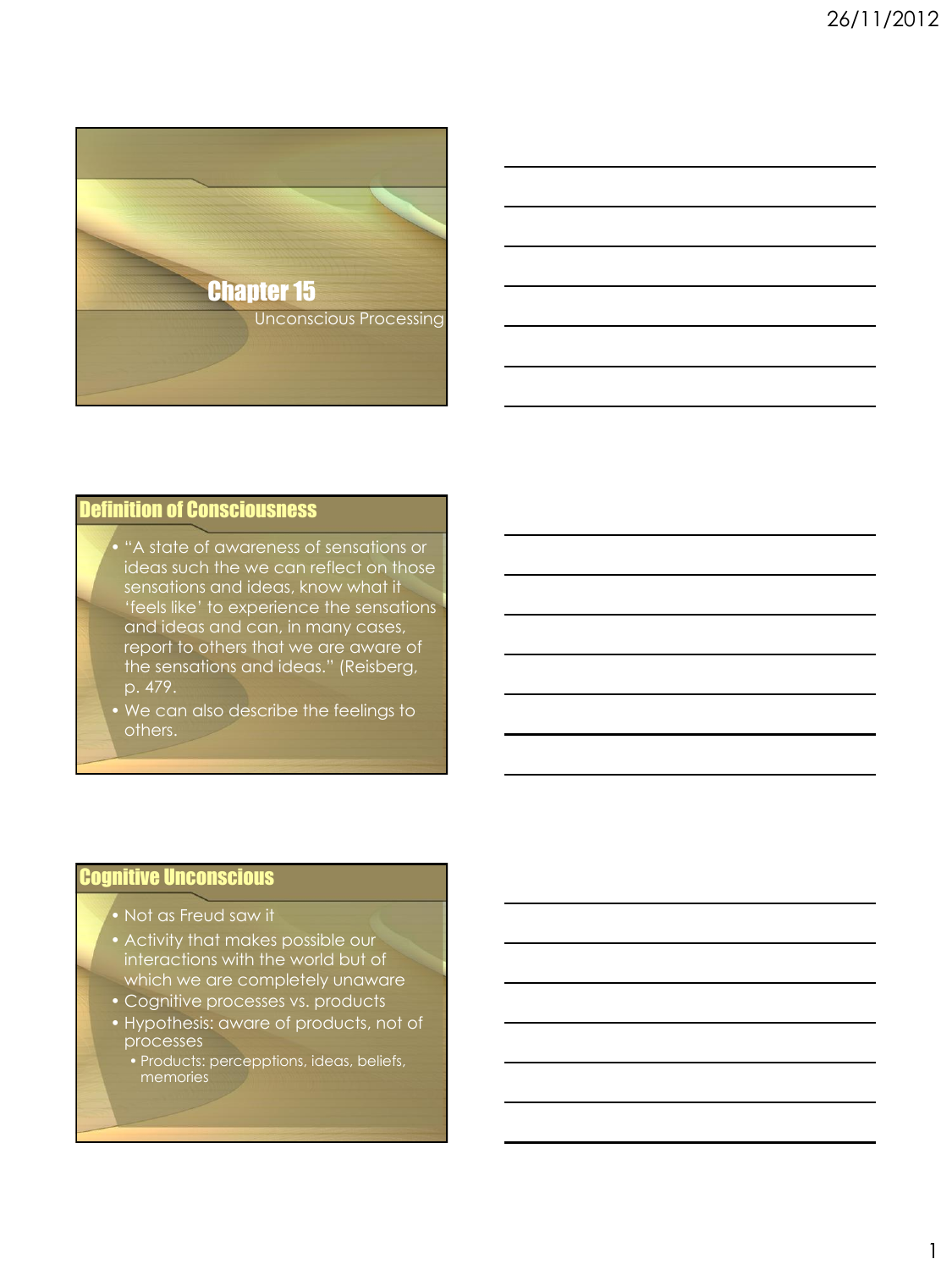#### The Cognitive Unconscious

- No awareness of processes involved in producing the prodects
- E.g. memory search. Aware only of word or image recalled.
	- Retrieval hypothesized in 60s computer retrieval processes
- No awareness of spreading activation, inferences in word identification, reconstruction in memory etc.

### The Cognitive Unconscious - 2

- Unable to distinguish between real & false memories
- Understanding influenced by schematic knowledge, expectations, context, inferences etc.
	- No awareness of processes by which this happens
- Aware of products of unconscious processes – understanding (or not) of a text passage

### Unconscious Attributions

- Implicit memory: people influenced by something they can't recall
	- No awareness of influence of prior event
- Attribute feeling of familiarity to famousness of person, or having seen them at a crime
	- Source confusion
- We are not aware of making these attributions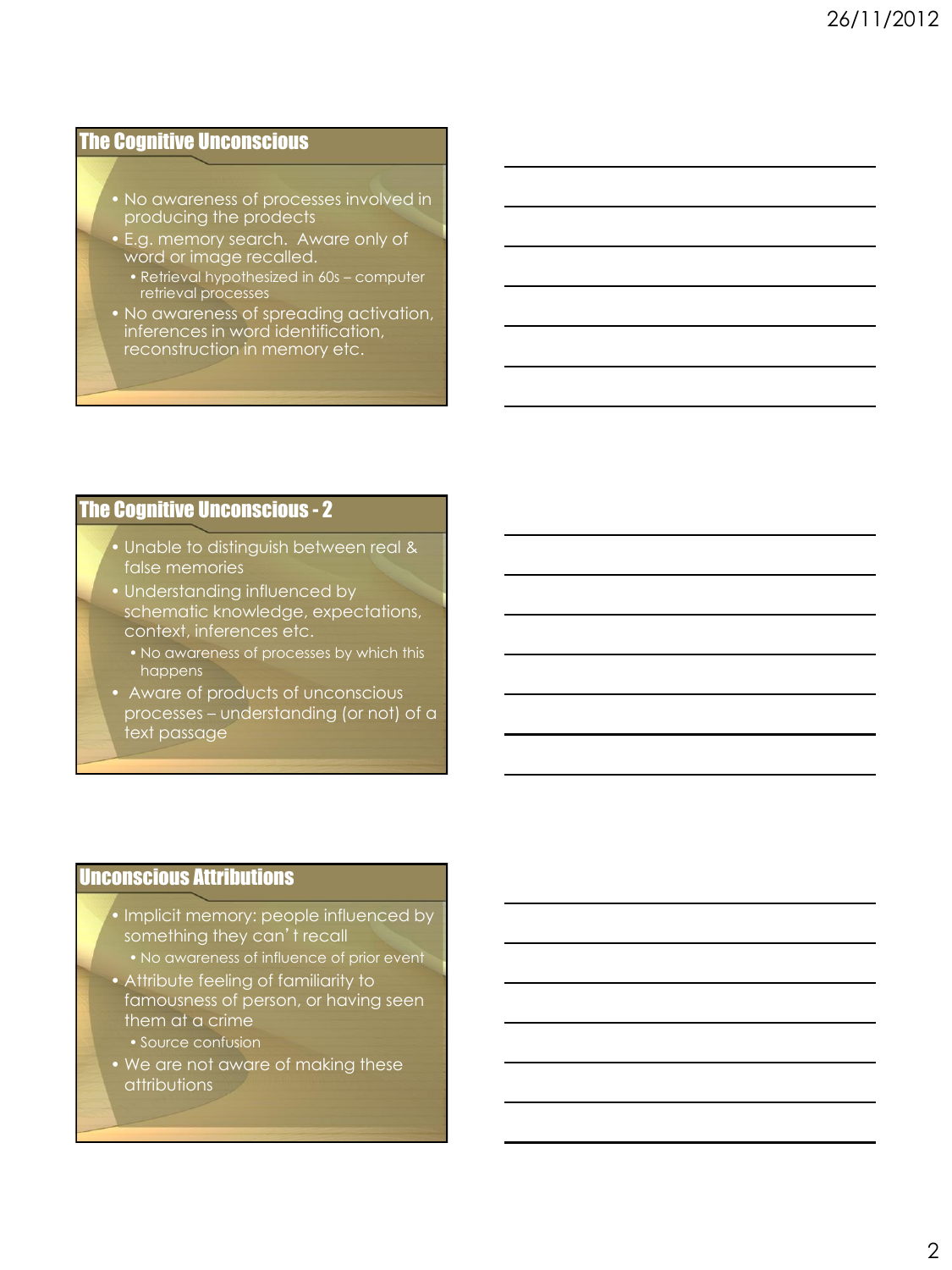## Unconscious Attributions - 2

- Nisbett & Schacter: Ss experienced electric shock. Some Ss given placebo pill & told it would decrease pain.
- Pill would also cause hands to shake, butterflies in stomach, irregular breathing, etc.
	- Symptoms are actually result of shock
- Ss given placebo accepted much higher levels of shock

#### Unconscious Attributions - 3

- Ss in no-pill condition concluded that symptoms were due to shock  $\rightarrow$ anxious, wanted shock to stop
- Ss given pill unconsciously attributed symptoms of shock to pill; didn't make inference that shock was 'too strong'
- Ss not aware that information about pill affected their reactions to shock
	- Didn't mention the pill

#### Unconscious Attributions - 4

- Ss engaged in sophisticated reasoning
	- Observing 'symptoms', producing hypotheses to explain their feelings, drawing conclusions on basis of available evidence etc.
	- Ss not aware of this unconscious thought
	- Ss believed that pill had nothing to do with their willingness to continue receiving the shocks
		- •This belief was wrong People do not always know their reasons even though they think they do.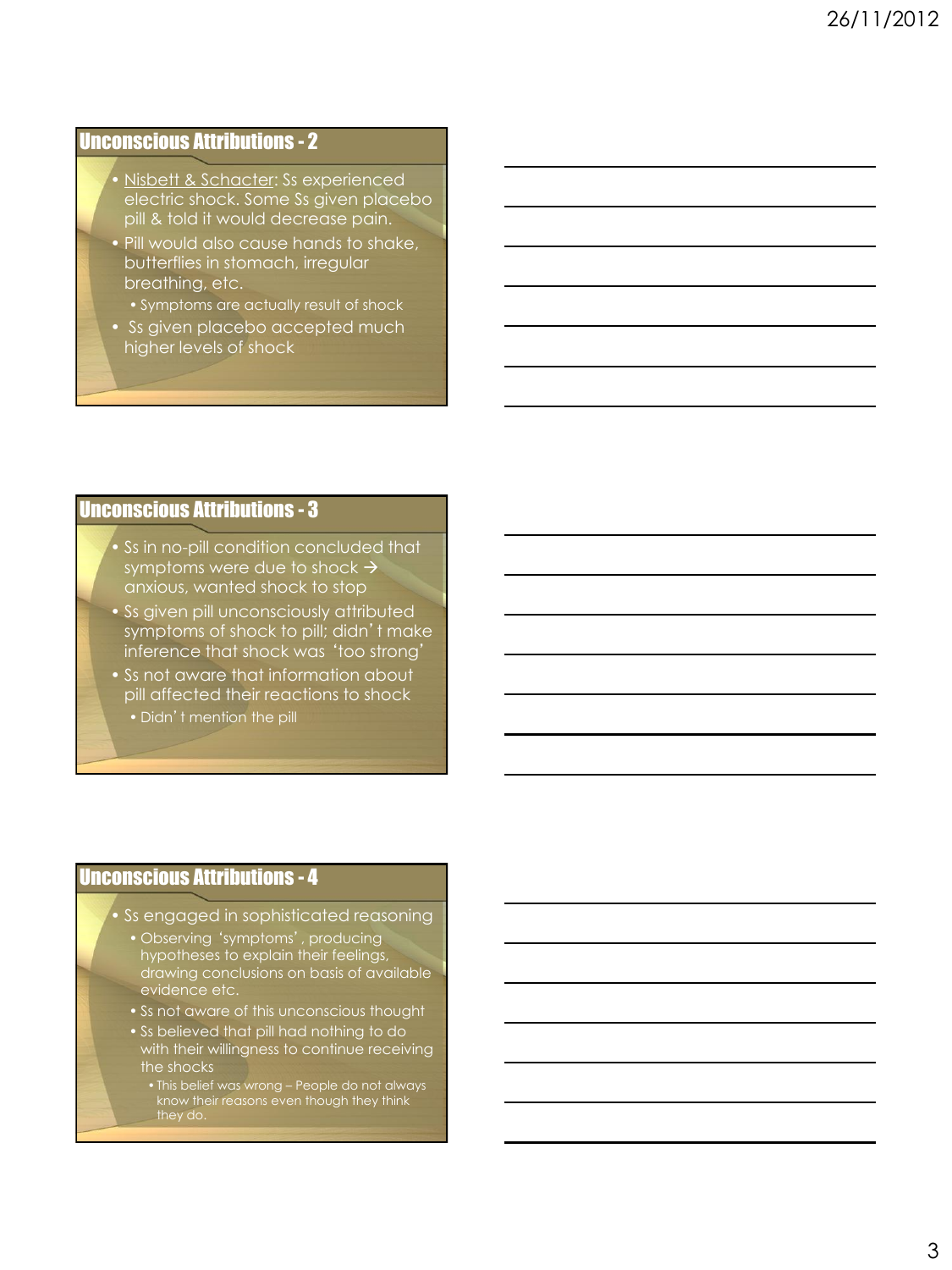#### Mistaken Introspections

- Ss read passage from novel & described<br>emotional impact emotional impact
- Also asked which part of passage, which images, had greatest effect
	- 86% selected bit about messy baby's crib
- 2<sup>nd</sup> group read passage without crib passage  $\rightarrow$  still reported same emotional response
- $\bullet$   $\rightarrow$  introspections wrong. Ss had no insight into their emotional reaction

Ss engaged in reconstruction of their reasoning based on schematic knowledge

• Introspection often incorrect – S can't distinguish between reconstruction or inference from "memory" of what they thought

#### Unconscious Guides to Conscious Thinking

- Conscious thought internal 'conversation' with oneself, manipulation of visual image (e.g. rotation)
- Elaborate unconscious support involved
	- E.g. mental set or Einstellung : unconscious assumptions, e.g. problem about rt-angled triangle in circle
	- Frame in decision making. Positive frame  $\rightarrow$  risk
		- Wording of custody scenario: Award vs deny custody. Wording biases Ss to seek confirmatory support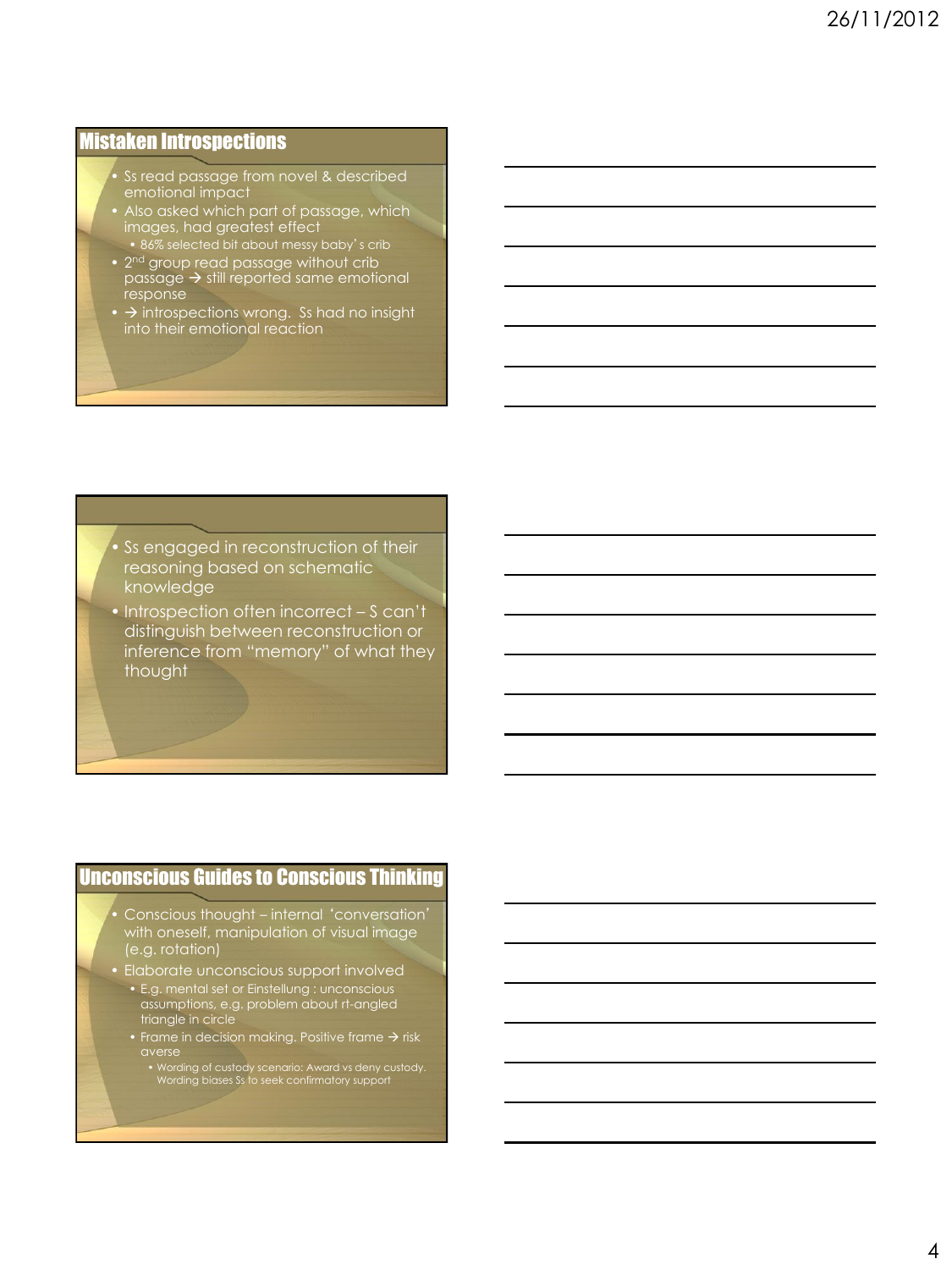## Unconscious Guides - 2

- Elaborate unconscious support
- Perceptual reference frame in visual imagery (e.g. which part is top or front)
- Ambiguous sentences not ambiguous at the time • E.g. sentences on students' assignments

- Priming effect
	- Present *nurse*, then *doctor*. Response to *doctor* faster than if unrelated word or random letters presented
	- We are not aware of spreading activation.
- $\rightarrow$  Unconscious frame prevents ambiguity & shapes content of thought

### Blind Sight & Amnesia

- Korsakoff patients no conscious recollection, but show normal retention on implicit tasks
- Blind sight: Striate cortex damage  $\rightarrow$ blindness, no response to light.
	- Ss forced to guess what stimuli were, guessed correctly or pointed to objects.
	- Patients not conscious of perception
- Person who can't taste, but doesn't like some foods.

#### Nature of Unconscious Processing

- Behaviour involves well-established routines
- Well practiced or 'innate'
- Modules are highly specialized
	- E.g. memory search, pattern recognition, attribution of causality, judgements of frequency
- Unaware of processes involved
- Usually the best response
	- Inferring frequency from availability
	- Reaching for an object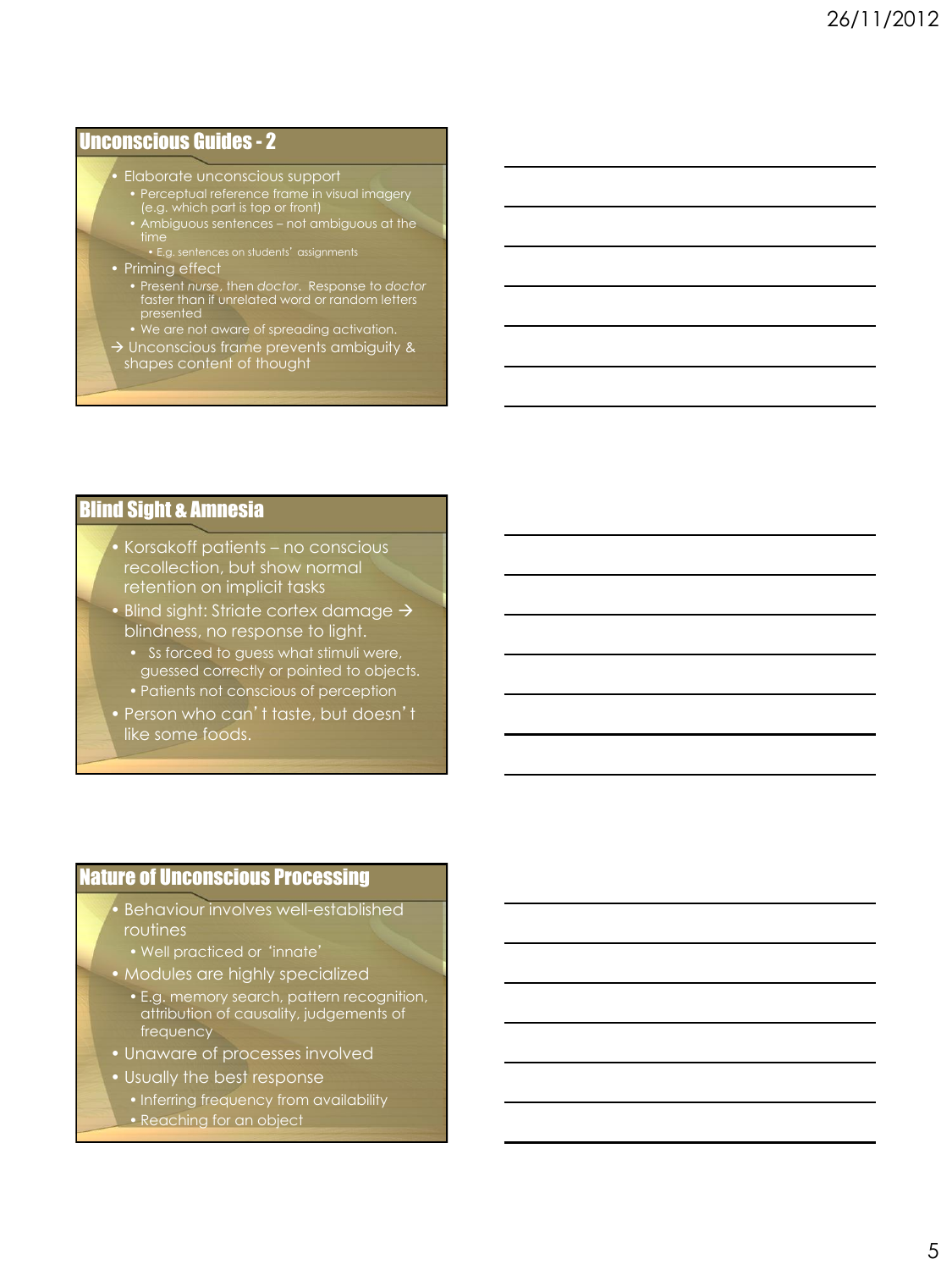### Nature of Unconscious Processing - 2

- Involve familiar ordinary responses automatic
- Behaviour guided by habit or by
- $\rightarrow$  inflexible behaviour, e.g. set, action slips
- Need conscious effort to modify or inhibit the behaviour
- Must concentrate to avoid making usual response (e.g turn into MUN instead of proceeding straight) to go to Avalon Mall

### Advantage of Unconscious Performance

- Highly practices tasks run quickly & don't require attention
- Launch routine (sequence of responses) rather than having to think about each response
- Reallocate cog. resources
	- When speaking or writing, don't need to think about word retrieval, processing syntax, how to spell words, punctuation etc.

#### Advantage of Unconscious Performance - 2

- Can focus on higher-order ideas, global strategies, long-term goals
- Invisibility of mental processes  $\rightarrow$  not distracting  $\rightarrow$  allow attention to focus on task at hand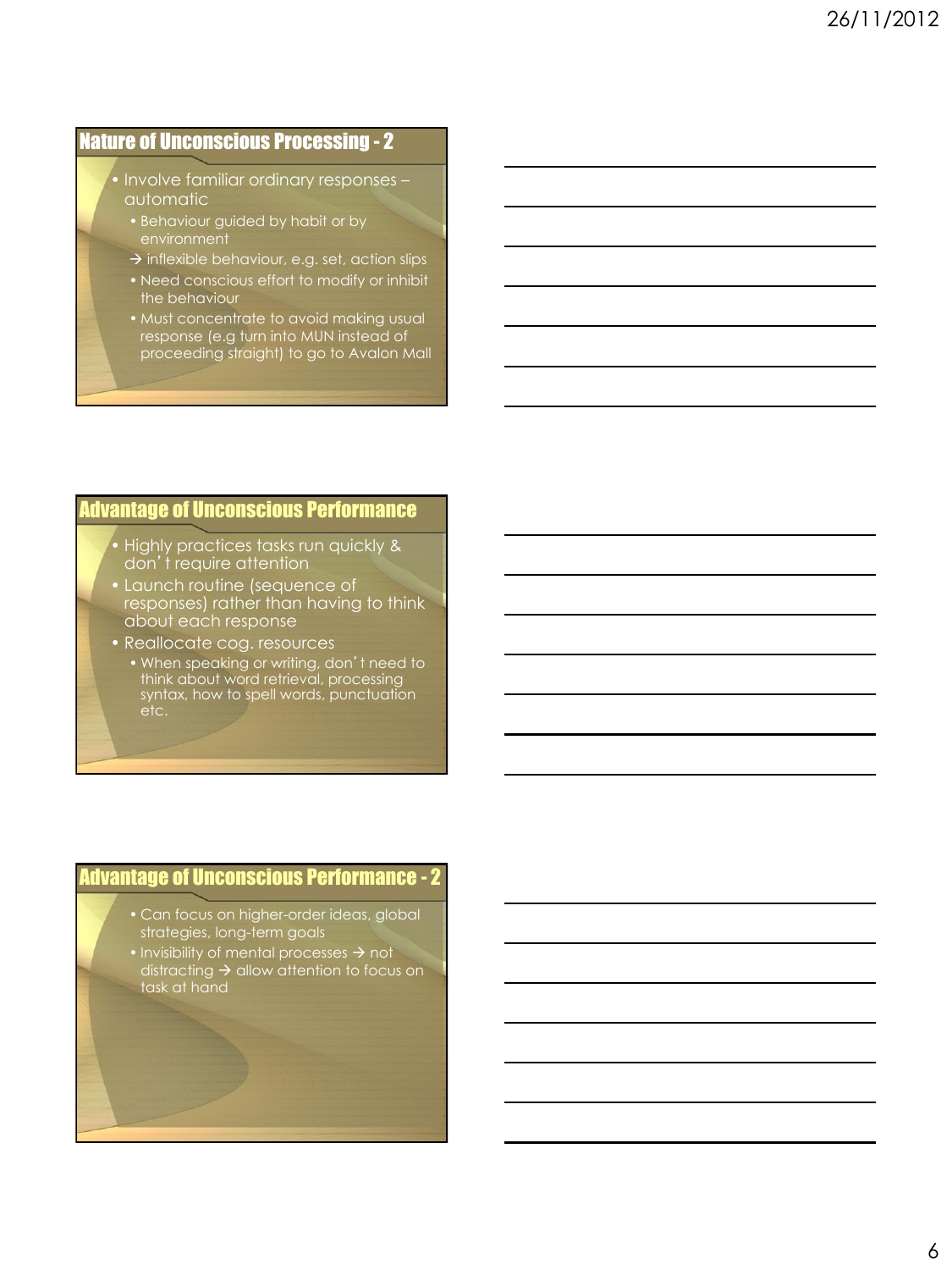#### Cognitive Neuroscience

#### Neuronal workspace hypothesis

- Different areas of the brain highly specialized
- Need to integrate work done in specialized areas.
- Need to keep specialized processing going long enough to become integrated
- Attention amplifies & prolongs neural activity & links different modules
	- E.g. movement, colour, shape etc. linked<br>together → perception of moving red arrow

### Cognitive Neuroscience - 2

- Workspace neurons connect different areas of the brain & selectively promote specialized processing of attended item
- Hypothesis: Integrated activity of workspace neurons = glue that binds features  $\rightarrow$  unified experience

### Function of Neuronal Workspace

- Workplace neurons + attention  $\rightarrow$  unitary experience, maintain mental representation
- Stimuli become conscious when linked to one another in coherent representation in workspace (i.e. when attended)
- We can choose what we focus on  $\rightarrow$  keep mental representation in mind.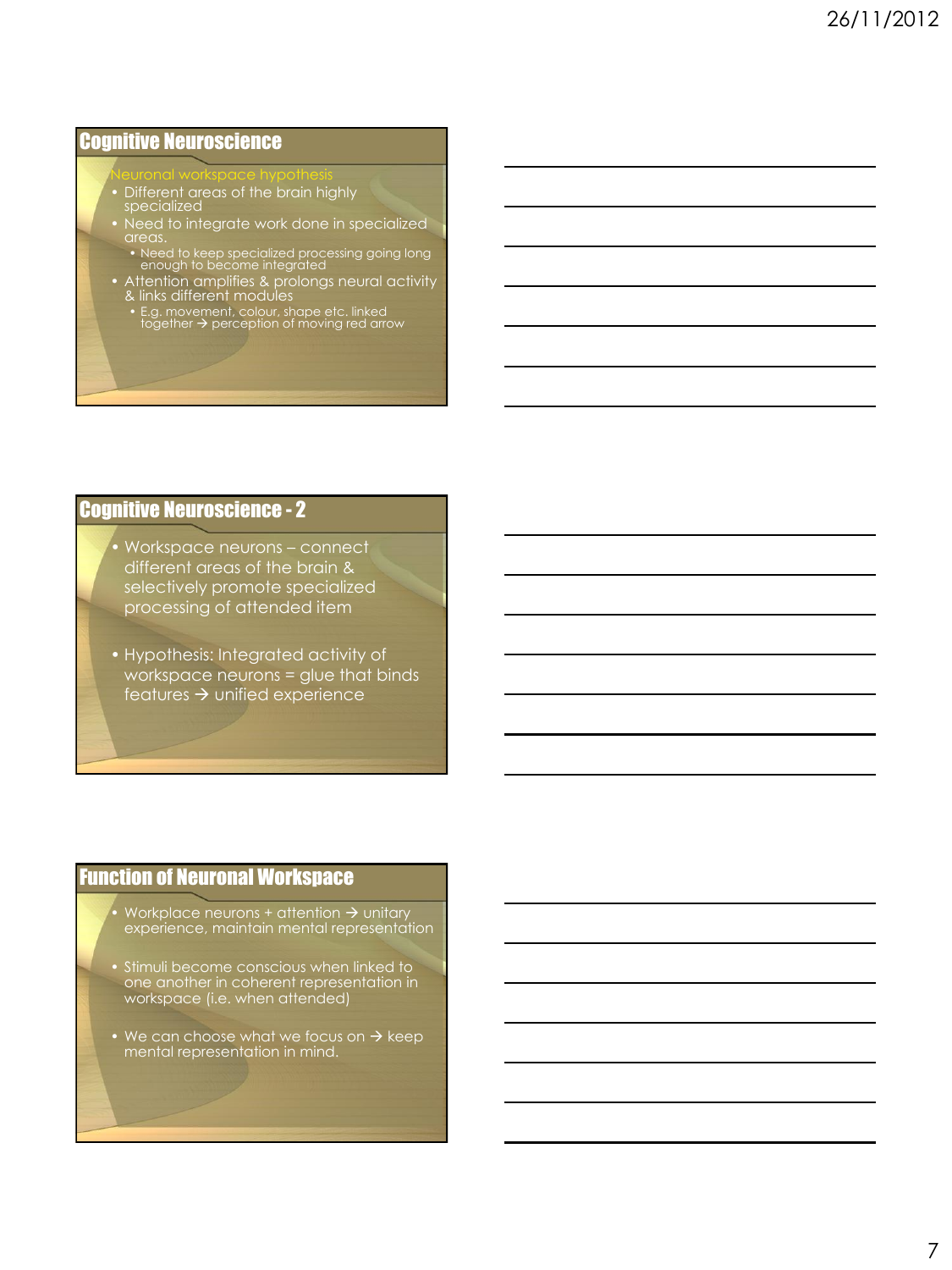## Function of Neuronal Workspace - 2

- Neuronal workspace = Baddeley's working memory
- Central executive (frontal lobes)
	- Enables creativity, novel responses, suppression of habitual responses (Stroop task), problem solving (set) etc.
	- Controls direction of attention
- Sleep not conscious
	- No communication between different parts of brain, Brain's activities uncoordinated .

#### Function of Neuronal Workspace – 3

- Baddeley's Articulatory loop & phonological store, visual-spatial sketch
	- •Keeps visual and language information active
- > Compare events in different neural systems
	- •Detect relationships, combinations, conflict between auditory an visual-spatial information.
- Anterior cingulate cortex detects & resolves conflict in different neural systems

#### Function of Neuronal Workspace – 4

- Difference between sleep and wakefulness
- In sleep, communication between different parts of the brain breaks down
	- Activity in different parts of brain not coordinated
	- Sleeping people not conscious of their experience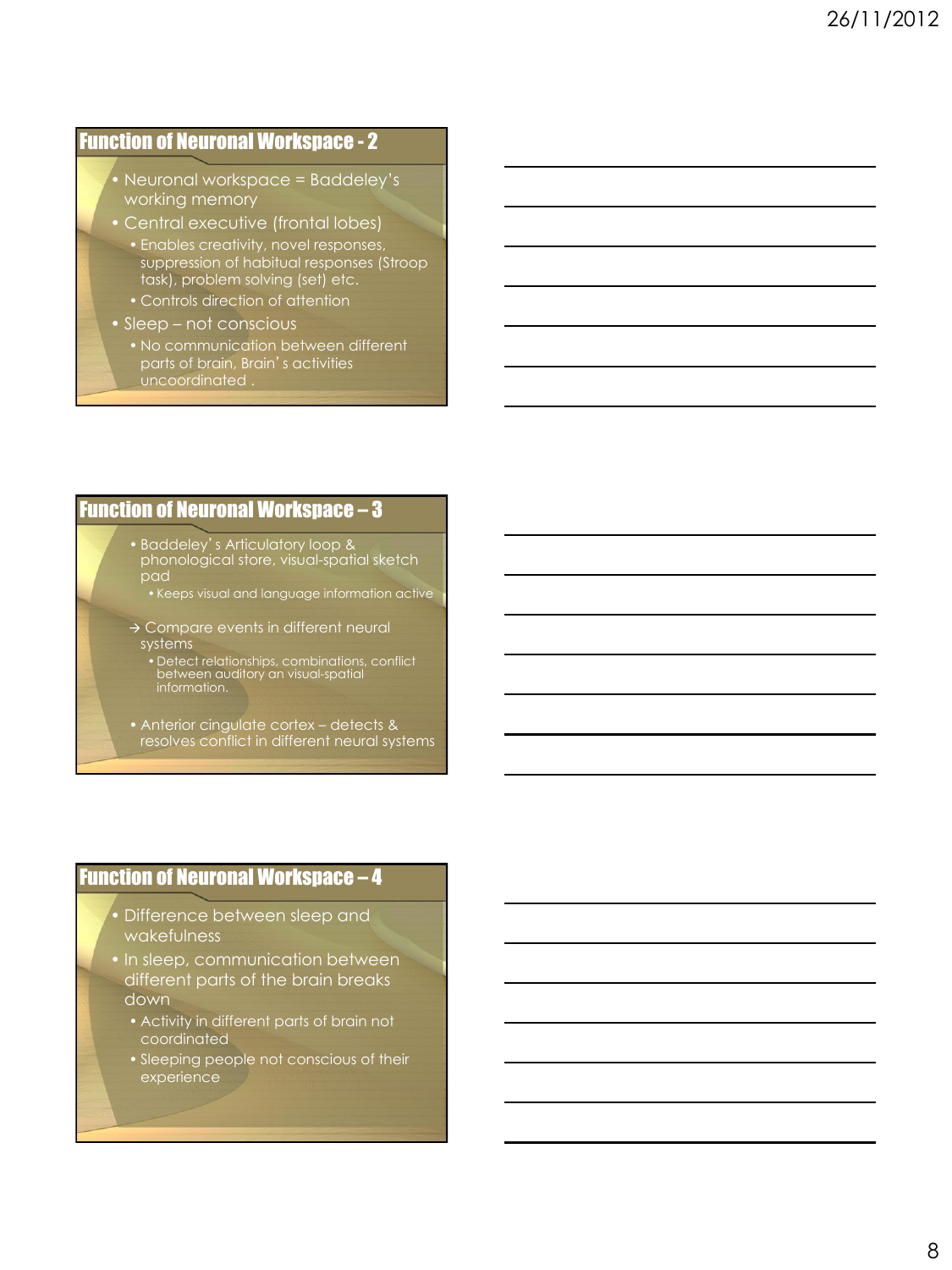### Conscious = Justification for Action

- Consciousness  $\rightarrow$  spontaneous, intentional behaviour
- Blind sight, amnesia patients see or remember something, but their behaviour is consistent with blindness or amnesia. Why don't blind sight patients use visual information?
- The don't use 'unconscious' information to guide behaviour.

#### Conscious = Justification for Action - 2

- Amnesic patients show memory when tested on implicit memory task.
- Why don't amnesic patients use implicit memory information?
- Normal Ss in implicit memory study don't use implicit memory to do explicit task. Why not? Why don't they guess on basis of implicit infr?

#### Conscious = Justification for Action

- Conscious experience = linking a lot of different information into coherent whole.
- Quality of conscious experience convinces us that experience is 'real' ▲ We can act on experience
- Experience in blind sight or amnesia is not unified or conscious & therefore lacks 'realness'.
	- Ss don't act on it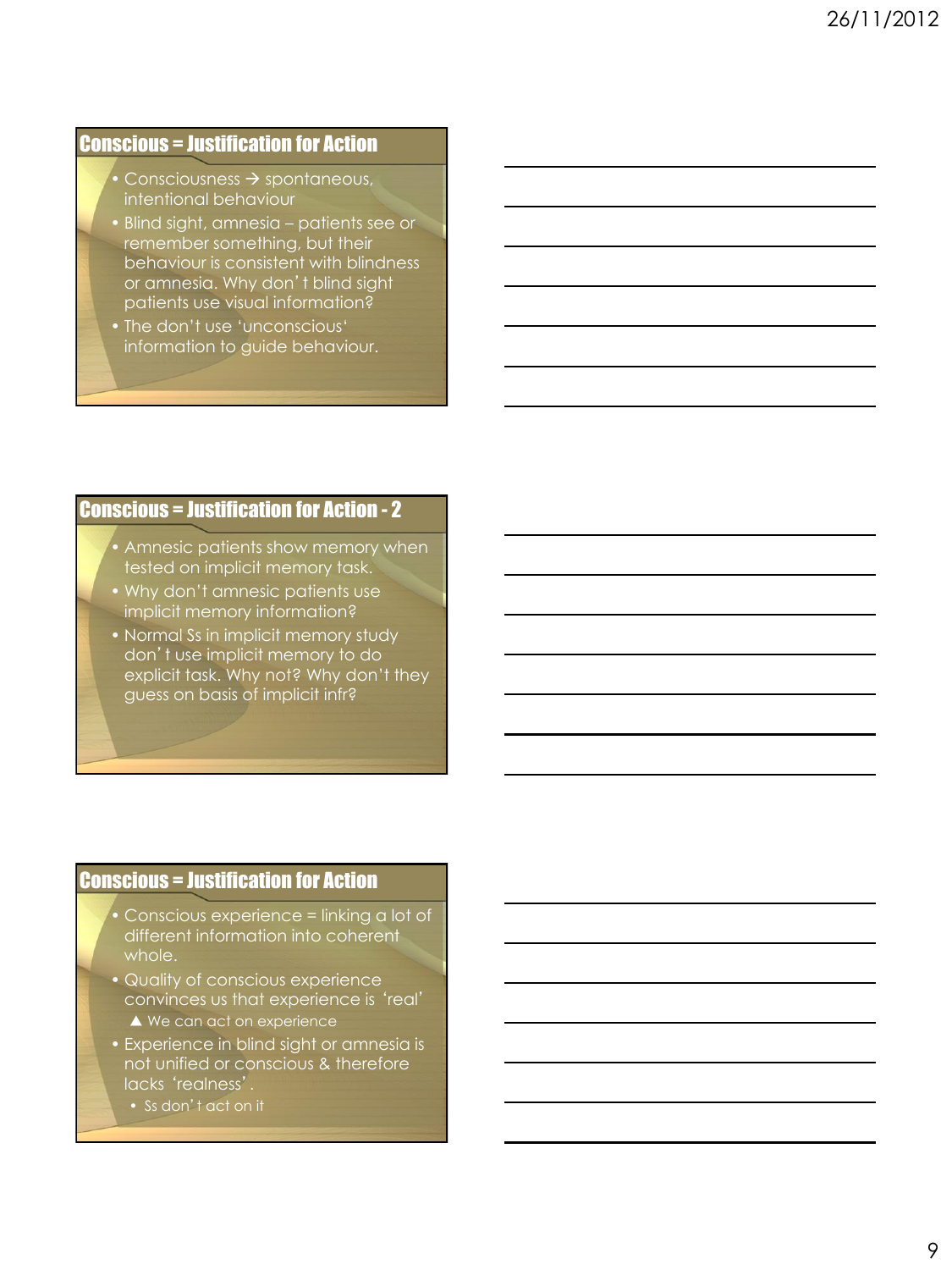#### **Summary**

- Attention unifies information processed in specialized modules  $\rightarrow$  coherent perception of world
- perception or image of one object
- Neuronal Workspace allows comparisons of information in different modules or modalities
	- Relate sound to seen object, imagine smell of seen object
- Mental workspace allows discovery of
- relationships & conflict (Competing responses)

• Anterior cingulate cortex activates conflict resolution mechanisms  $\rightarrow$ Central executive

- $CE \rightarrow W$ orking memory maintains representation of situation & goal, inhibits habitual response
- $CE \rightarrow$  integration of different processing streams  $\rightarrow$  coherent perception
	- $\rightarrow$  flexibility, creativity.